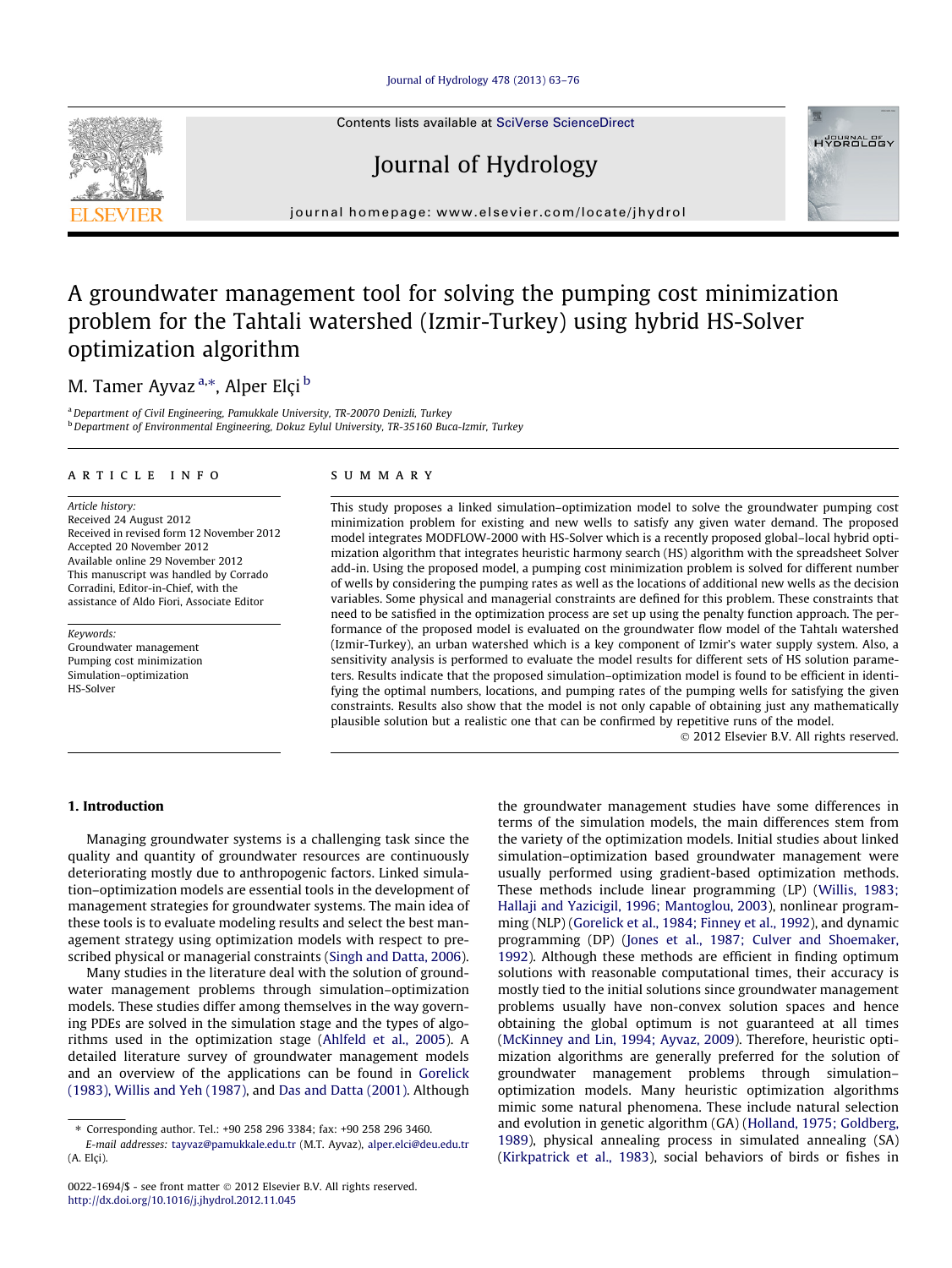particle swarm optimization (PSO) [\(Kennedy and Eberhart, 1995\)](#page--1-0), finding shortest paths between nest and a food source in ant colony optimization (ACO) [\(Dorigo et al., 1996](#page--1-0)), and musical improvisation process in harmony search (HS) [\(Geem et al., 2001\)](#page--1-0).

Many studies that apply heuristic optimization methods to the solution of groundwater management problems are published in the literature. One of the first applications was done by [McKinney](#page--1-0) [and Lin \(1994\)](#page--1-0) in which three separate management problems were solved including maximization of total pumping and minimization of pumping cost to satisfy the given water demand, and minimization of the remediation cost. [McKinney and Lin \(1994\)](#page--1-0) performed a detailed analysis on solving these three problems and showed the superiority of GA by solving the same problems with LP and NLP. In a later study, [Wang and Zheng \(1998\)](#page--1-0) compared the performance of GA and SA by solving the same management problems of [McKinney and Lin \(1994\).](#page--1-0) Their results showed that both GA and SA give nearly identical or better solutions than those obtained by several traditional solution methods. [Wu et al.](#page--1-0) [\(1999\)](#page--1-0) developed a solution approach called GA based SA penalty function approach (GASAPF) to solve groundwater management problems. Their results showed that GASAPF model can be effective in solving these problems. [Zhu et al. \(2006\)](#page--1-0) developed a groundwater management model which uses the shuffled complex evolution (SCE) algorithm in the optimization model. They applied their SCE based solution model to the solution of the management problems of the Yangtze Delta and compared their identification results with GA. Their results indicated that SCE based optimization model provides better results than GA for the same flow conditions. [Ayvaz \(2009\)](#page--1-0) developed a combined simulation– optimization model where MODFLOW [\(Harbaugh, 2000](#page--1-0)) was used as the simulation model and HS as the optimization model. [Ayvaz](#page--1-0) [\(2009\)](#page--1-0) solved the same problem of [McKinney and Lin \(1994\)](#page--1-0) with this model and obtained identical or better results than those obtained by GA. [Sedki and Ouazar \(2011\)](#page--1-0) compared the performance of two common swarm intelligence techniques namely PSO and ACO for the solution of several groundwater management problems. Their results indicated that while the convergence speed and solution quality of PSO is better than ACO for the problems with small number of decision variables, ACO provides better results for the solutions with high number of decision variables.

It should be noted that all these examples considered fixed locations of pumping wells such that the coordinates of wells remain constant during the search process. Although fixed well based solution approaches are successful in determining the optimum pumping schedule for existing wells, they are not suitable to find potential locations of new wells to satisfy the given groundwater demand. Therefore, pumping well locations as additional decision variables must be considered together with associated pumping rates. In the current literature, studies that consider variable well locations to solve groundwater management problems through heuristic approaches are limited. [Huang and Mayer \(1997\)](#page--1-0) developed a GA based solution model that considers the well locations as discrete decision variables for solving remediation system design problems. [Park and Aral \(2004\)](#page--1-0) developed a multi-objective optimization model which is based on the progressive GA (PGA). They determined pumping rates and corresponding well locations in coastal aquifers. [Ayvaz and Karahan \(2008\)](#page--1-0) developed a GA based solution approach to determine the number, locations and pumping rates of illegally drilled pumping wells. Similarly, [Lin](#page--1-0) [and Yeh \(2008\)](#page--1-0) developed a SA based solution model to determine the pumping source information including source locations, pumping rates, and pumping periods. [Gaur et al. \(2011a\)](#page--1-0) developed a groundwater management model to determine the locations and pumping rates of potential wells by integrating the analytical elements method (AEM) to a PSO based optimization model. Similarly, [Gaur et al. \(2011b\)](#page--1-0) compared the performance of two management models which were developed by combining AEM with PSO (AEM-PSO) and finite difference solution of governing PDEs with PSO (FDM-PSO). It should be noted that although heuristic optimization approaches were successively employed to solve several management problems, they may require long computation times to precisely find the optimum solution and satisfy the given physical and managerial constraints ([Ayvaz et al., 2009](#page--1-0)).

Recently, hybrid optimization algorithms were successfully used for the solution of complex optimization problems with a non-convex solution space. These algorithms integrate heuristic and gradient-based algorithms such that the main objective is to utilize the global exploring capability of heuristic and strong fine-tuning property of gradient-based algorithms. In this integration, the global search process starts with multiple starting points and explores the entire search space, and then, gradient-based search methods find the optimum solution by assigning the results of global search as their initial values ([Ayvaz et al., 2009](#page--1-0)). Although hybrid optimization algorithms can be effective in finding the global optimum precisely, programming of them is usually difficult since most of the gradient-based algorithms require some advanced mathematical calculations such as partial derivatives, Jacobian/Hessian matrices, and inversions [\(Ayvaz et al., 2009\)](#page--1-0). Therefore, developing a robust hybrid algorithm can be a challenging task.

Nowadays, spreadsheet programs have become an essential tool for performing engineering calculations due to their popularity and availability. Most commercial spreadsheet packages contain a ''Solver'' add-in to solve optimization problems ([Frontline](#page--1-0) [Systems, 2012\)](#page--1-0). The main advantage of ''Solver'' is that it does not only effectively solve many linear, nonlinear, and mixed-integer type optimization problems, but also successfully satisfies the given constraints. In addition, it is easy to use since it does not require much knowledge about programming gradient-based optimization algorithms.

Recently, a new hybrid optimization algorithm, HS-Solver, is proposed by ([Ayvaz et al., 2009\)](#page--1-0). HS-Solver consists of the integration of heuristic HS optimization algorithm with the spreadsheet Solver add-in. In this integration, a set of multiple solutions are generated using HS based on its computational structure, and then, the generated solutions are improved by the Solver. This type of solution sequence makes finding the global optimum solution easier than both global and local searches by HS and Solver, respectively. [Ayvaz and Elçi \(2013\)](#page--1-0) recently applied HS-Solver for the solution of two groundwater management applications. Their first application deals with the solution of groundwater pumping maximization problem on a hypothetical aquifer model with fixed well locations. They applied HS-Solver to the solution of the related problem and compared their identification results with those obtained by different solution approaches [\(McKinney and Lin, 1994;](#page--1-0) [Wang and Zheng, 1998; Wu et al., 1999; Ayvaz, 2009\)](#page--1-0). In their second application, they applied HS-Solver to the solution of pumping maximization problem for the groundwater flow model of the Tahtalı watershed (Izmir-Turkey). They considered 17 pumping wells with fixed locations and maximized their pumping rates using both HS and HS-Solver. The results of both of their applications indicate that HS-Solver does not only provide better results than other deterministic and heuristic based solution approaches, but also solves the pumping maximization problems with much lower iteration numbers.

The main objective of the present study is to propose a new groundwater management model for existing and new wells that solves the pumping cost minimization problem by satisfying any given water demand. In the proposed model, the groundwater flow process is simulated using MODFLOW-2000 ([Harbaugh, 2000](#page--1-0)), a modular three-dimensional finite difference groundwater flow model. This MODFLOW based simulation model is then integrated